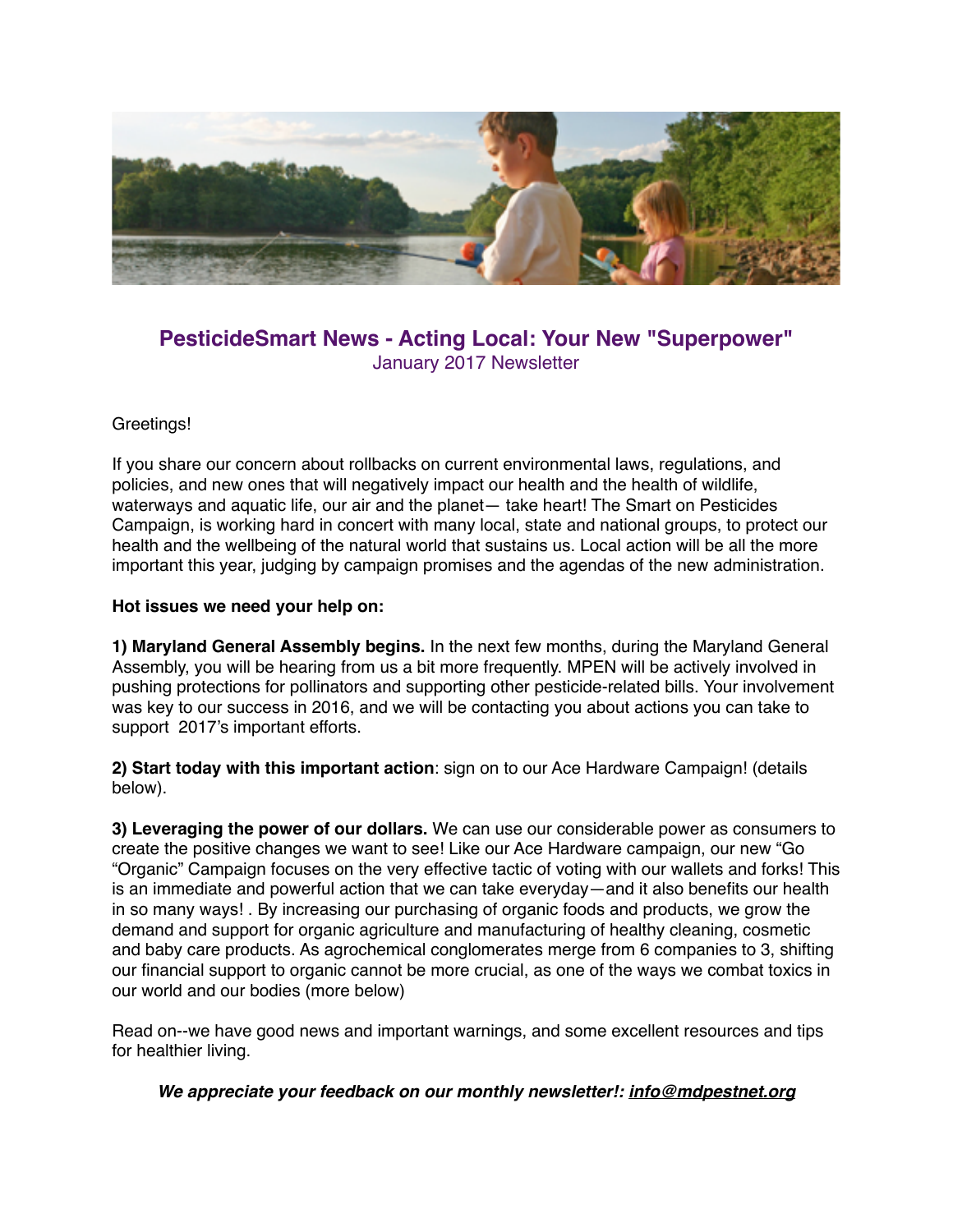## **Take Action!**



While the 2016 Maryland Pollinator Protection Act will eliminate sales of products containing bee-harming [pesticides by January 2018, according to a new](http://mdpestnet.us12.list-manage.com/track/click?u=dcf08b5ef315f2faae2ed89b7&id=c9e66ef16f&e=f5232c3d36)  Friends of the Earth report, retailers, including ACE Hardware, still sell plants treated with these pesticides. And some of these plants are mislabeled "beefriendly"! Sign our petition now. Tell ACE Hardware [and other Maryland retailers: STOP selling bee-killing](http://mdpestnet.us12.list-manage.com/track/click?u=dcf08b5ef315f2faae2ed89b7&id=40f5532d5e&e=f5232c3d36)  pesticide treated plants.

#### **Join us for the 2017 Environmental Legislative**

**Summit** Thursday, January 26th from 4-6 pm in the Miller Senate building, 11 Bladen Street in Annapolis. Keynote speaker, Dr. Leana Wen, the Baltimore City Commissioner of Health, will discuss some of the most important environmental issues of the 2017 Maryland General Assembly Legislative Session with advocates, elected officials, and conservation-minded voters . Admission is Free.





#### **Good News**

**Majority of Americans opt for organic food** and about half prefer GMO-free. [Read more.](http://pewrsr.ch/2g2vLrz)

**France Bans Pesticides in Public Green Spaces.** The new law also stipulates that pesticides will be prohibited in private gardens from 2019. [Read more](http://abcnews.go.com/International/wireStory/france-bans-pesticides-public-green-spaces-44446926).

### **Somewhat Good News**

#### **Environmentalists gird for battle with a Trump**

**administration**. Even before Trump could change or rescind a regulation, though, there's a lot of red tape for a Trump EPA to get through...They have to seek public comment, they have to make sure their actions are consistent with science and the law, founded upon studies that just cannot be made up by people who are climate deniers, for example. [Read more](http://www.npr.org/sections/thetwo-way/2016/11/29/503742840/environmentalists-gird-for-battle-with-a-trump-administration).

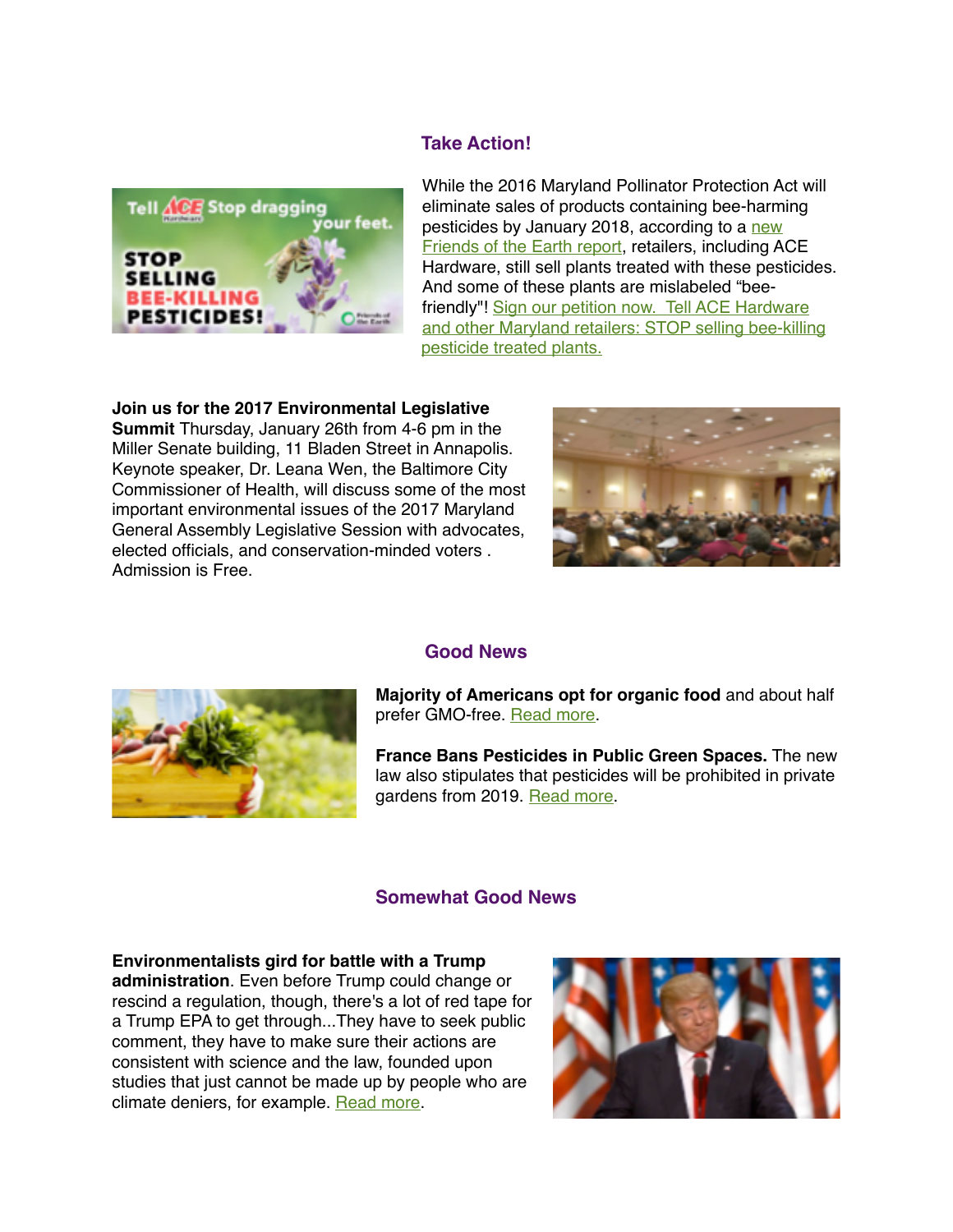### **Important Warnings**



**US government interferes with Europe's efforts to stringently regulate toxic endocrine disrupting pesticides**. [Read more](http://www.environmentalhealthnews.org/ehs/news/2016/dec/endocrine-disruptors-the-interference-of-the-united-states).

**Endocrine-disrupting chemicals** are present in our everyday environment and capable of hijacking the hormonal system of living beings. They are linked to prostate and breast cancers, and Del-Mar-Va is a hotspot for these cancers nationally. [Read more](http://theconversation.com/endocrine-disrupting-chemicals-is-there-any-larger-more-neglected-health-problem-70586).

NY Times reports: **toxic pesticide paraquat causes Parkinson's** and is banned in Europe, but remains widely available in the USA. [Read more.](http://www.nytimes.com/2016/12/20/business/paraquat-weed-killer-pesticide.html?_r=0)





**Top 10 issues of 2017 for food and farming**, From action on GMO labeling, to plastic bag bans to a potential shift away from policies that support local and sustainable agriculture, 2017 is shaping up to be an important year in our fight for a more sustainable food system. You can help. [Read more.](http://gracelinks.org/blog/7688?utm_source=GRACE+Newsletter&utm_campaign=64f8d90a6b-EMAIL_CAMPAIGN_2016_12_14&utm_medium=email&utm_term=0_d8918a9897-64f8d90a6b-119754449)

**The dirty secret about your clothes**. Issues arise at almost every stage of the process ...the pesticides used in cotton fields, the harsh chemicals used in dyes, the toxic waste that pollutes rivers, and the chemically treated clothing that ends up in landfills. What can you do? [Read more.](https://www.washingtonpost.com/business/the-dirty-secret-about-your-clothes/2016/12/30/715ed0e6-bb20-11e6-94ac-3d324840106c_story.html?utm_term=.7d087726ec5a)



*Please support our work on protecting our Babies, Bees & the Bay:*

**[DONATE](https://donatenow.networkforgood.org/MDSmartonPesticides)**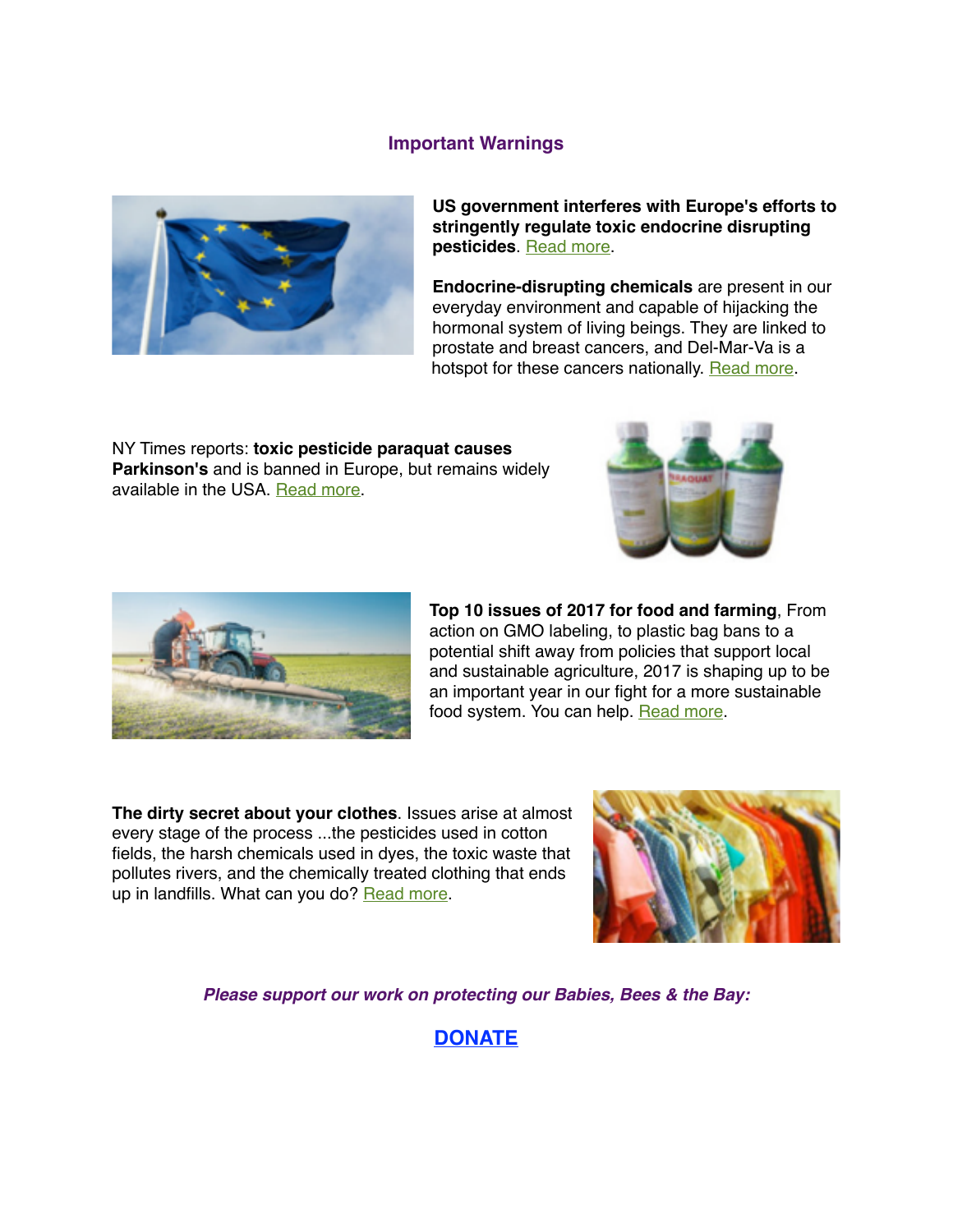#### **Bee Buzz**



Scientists warn of the **"dire threat to human welfare" if [bee and butterfly numbers continue to decline](http://www.news.com.au/technology/science/animals/scientists-warn-of-the-dire-threat-to-human-welfare-if-bee-and-butterfly-numbers-continue-to-decline/news-story/d4ff2c4c21df23529ea916d11f972792)**. Read more.

**City of Chicago considering a ban on bee-killing neonicotinoid pesticides.** [Read more.](http://chicago.suntimes.com/politics/ban-proposed-on-chemicals-that-decimate-bee-population/)

**General Mills is co-funding a project with the federal government to restore the habitat of pollinators** such as bees and butterflies on North American. [Read more.](https://www.theguardian.com/sustainable-business/2016/dec/11/bees-decline-pollinator-agriculture-honeybee)



### **Tips for Healthy Living**



A guide to buying **[non-toxic, kid-friendly toys](http://grist.org/living/your-guide-to-buying-nontoxic-kid-friendly-toys/?utm_campaign=daily-static&utm_medium=email&utm_source=edit-daily)**. Read more.

How to clean your stainless steel appliances without chemicals. [Read more](http://www.rodalesorganiclife.com/home/how-to-clean-your-stainless-steel-appliances-without-chemicals?utm_campaign=OrganicLife&utm_source=rodalesorganiclife.com&utm_medium=newsletter&smartcode=YN_0005409186_0001591758).

**10 superfoods that can improve your life. [Read more.](http://www.mnn.com/health/fitness-well-being/stories/10-superfoods-that-can-improve-your-life)** 

A guide to recent films about **key issues in food and farming**. [Read more.](http://sustainablefoodtrust.org/articles/food-films-of-the-year/?utm_source=SFT+Newsletter&utm_campaign=2c3981b2af-Newsletter_07_10_2014&utm_medium=email&utm_term=0_bf20bccf24-2c3981b2af-105098905)

What do the **code stickers on fruits and veggies** mean? [Read more](https://www.bewell.com/blog/what-do-those-codes-on-stickers-of-fruits-and-some-veggies-mean/).



*Please help us continue to protect our Babies, Bees and the Bay.* 

**[DONATE](https://donatenow.networkforgood.org/MDSmartonPesticides)**